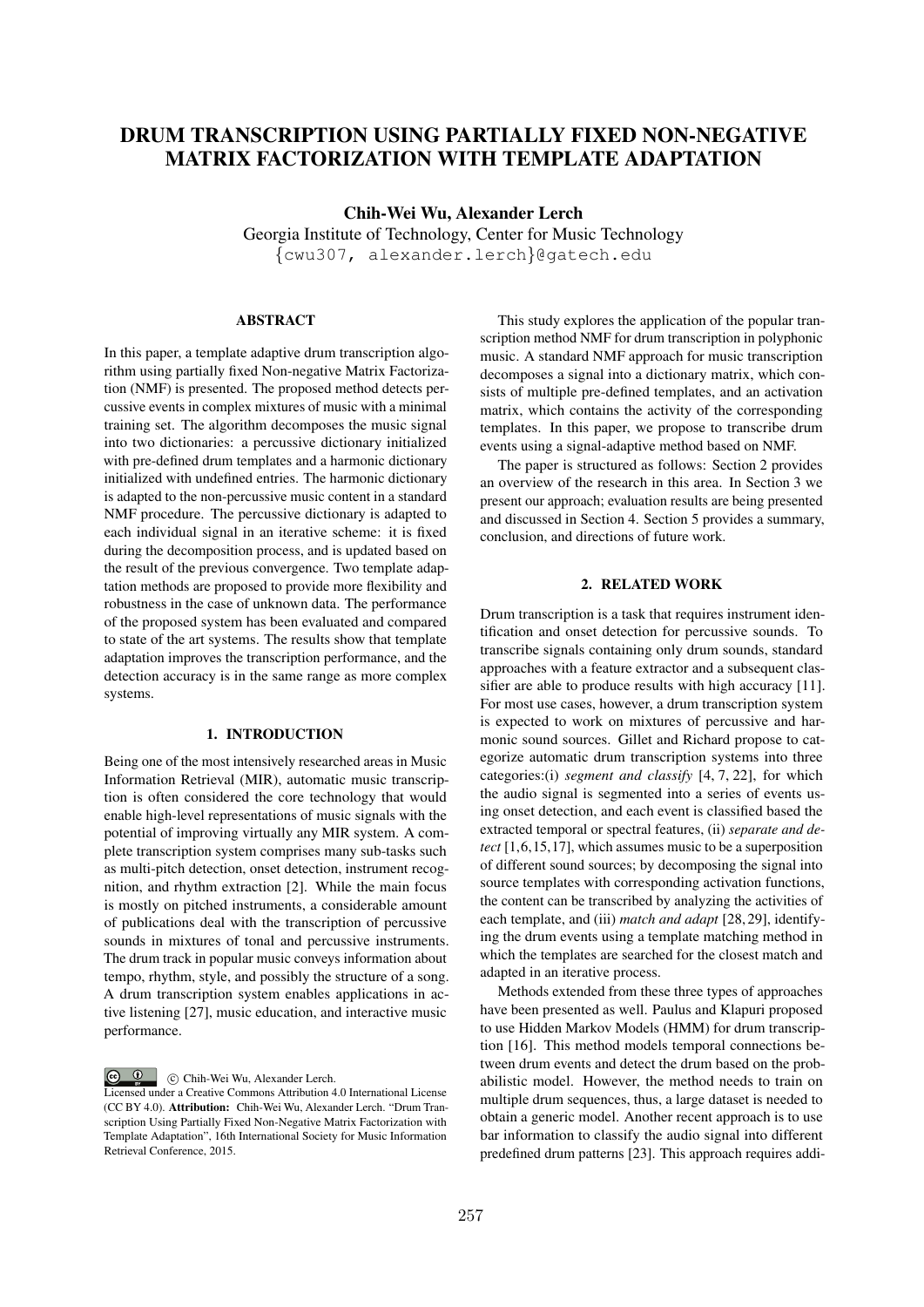tional information of the bar locations and a large dictionary, which can be impractical in some use cases.

Among the above mentioned methods, the second type of approaches (*separate and detect*), frequently using NMFrelated methods, has the advantage of joint estimation of multiple instruments and easy interpretation of the results. However, when NMF is applied to the task of drum transcription, the following challenges have to be faced:

First, the number of sound sources and notes within a music recording is usually unknown. To optimally decompose a signal, this number is necessary for determining the rank *r* of the dictionary. This problem would be less severe when the sound sources of the target signal are given [14]. However, in most cases, this prior information is difficult to acquire. One solution is to build a dictionary that contains more source templates than the target signal. Benetos et al. used a probabilistic extension of NMF (Probabilistic Latent Component Analysis, PLCA) to jointly transcribe pitched and unpitched sounds in polyphonic music with a relatively large pre-trained dictionary [3]. Although this method can provide harmonic and percussive contents of the music simultaneously, its robustness against unknown sources still needs to be evaluated.

Second, without any prior knowledge, it can be hard to identify the corresponding instrument of every template in the dictionary matrix [26]. This problem becomes more severe when the rank is selected too high or too low. Helen and Virtanen trained an SVM to separate drum templates from harmonic templates; the rank number was derived empirically during the factorization process [10]. The identified drum templates and their corresponding activation could later be used to reconstruct the drum signal, resulting in a system for drum source separation. Their approach requires a significant amount of training data for the classifier and, more importantly, the results can be expected to be very susceptible to choice of rank. Yoo et al. proposed a co-factorization algorithm [26] to simultaneously factorize a drum track and a polyphonic signal. They used the dictionary matrix from the drum track to identify the drum templates in the polyphonic signal. This approach ensures that the drum templates in both dictionary matrices are estimated only from the drum track, resulting in proper isolation of the harmonic templates from the drum templates. Since their system aims at drum separation, they can work at higher ranks. For drum transcription, however, this approach is not directly applicable because the corresponding instrument of the templates in the dictionary matrix is unknown.

Third, a suitable penalty term or sparsity constraint for detecting percussive instruments still needs to be investigated. In general, these constraints are the additional terms in the NMF cost function that will facilitate the different properties (e.g., the sparseness) in the resulting activation matrix. Virtanen proposed to use constraints for temporal continuity and sparseness [24]. He reported that by using the temporal continuity criterion, the detection accuracy and SNR of the pitched sounds can be improved in the source separation task, whereas no significant improvement



Figure 1. Flowchart of the drum transcription system

is shown with the sparseness constraint.

Another issue is the adaptability of the extracted templates. When using supervised NMF, the algorithm loses its adaptability and might fail when the target signal is very different from the pre-trained dictionary. Dittmar and Gartner proposed to use semi-adaptive bases during the NMF decomposition process [5]. However, their results indicate that the semi-adaptive process did not improve the performance of the transcription accuracy compared to fixed bases. Furthermore, no results were reported for the transcription performance in polyphonic mixtures.

# 3. METHOD

## 3.1 Implementation

Figure 1 shows the flow chart of the implemented system. The STFT of the signals will be calculated using a Hann window with a window length and a hop size of 2048 and 512, respectively, and the sample rate is 44.1 kHz. The resulting magnitude spectrogram is used as the input representation. A pre-trained dictionary matrix  $W_D$  will be constructed from the training set, which consists of isolated drum sounds. Next, the initial drum dictionary will be used in the partially fixed NMF (PFNMF) process and updated by the selected template adaptation methods described in Section 3.3. Finally, the activation matrix  $H<sub>D</sub>$  is processed to determine the onset positions and their corresponding classes.

The initial drum dictionary matrix  $W_D$  is generated from a subset of the ENST dataset, which contains audio tracks of 5 to 6 single hits for each drum, performed by three drummers. For every drum class, one track per drummer is collected as training data. The onset position of these single hits was determined using the annotated ground truth. The template spectrum is a median spectrum of all individual events of one drum class in the training set. The templates are extracted for the three classes: Hi-Hat (HH), Bass Drum (BD) and Snare Drum (SD).

High values in the activation matrix  $H<sub>D</sub>$  indicate the presence of a drum event. More specifically, the activity difference of each row of the activation matrix could be considered as the onset novelty function of each individual drum. We use a median filter as a standard approach to create a signal-adaptive threshold for peak picking [13]. In this paper, the window length and the offset coefficient  $\lambda$  of the median adaptive threshold are set to be 0.1 s and 0.12 for every track. The Matlab implementation of the presented system is available online.<sup>1</sup>

<sup>1</sup> https://github.com/cwu307/NmfDrumToolbox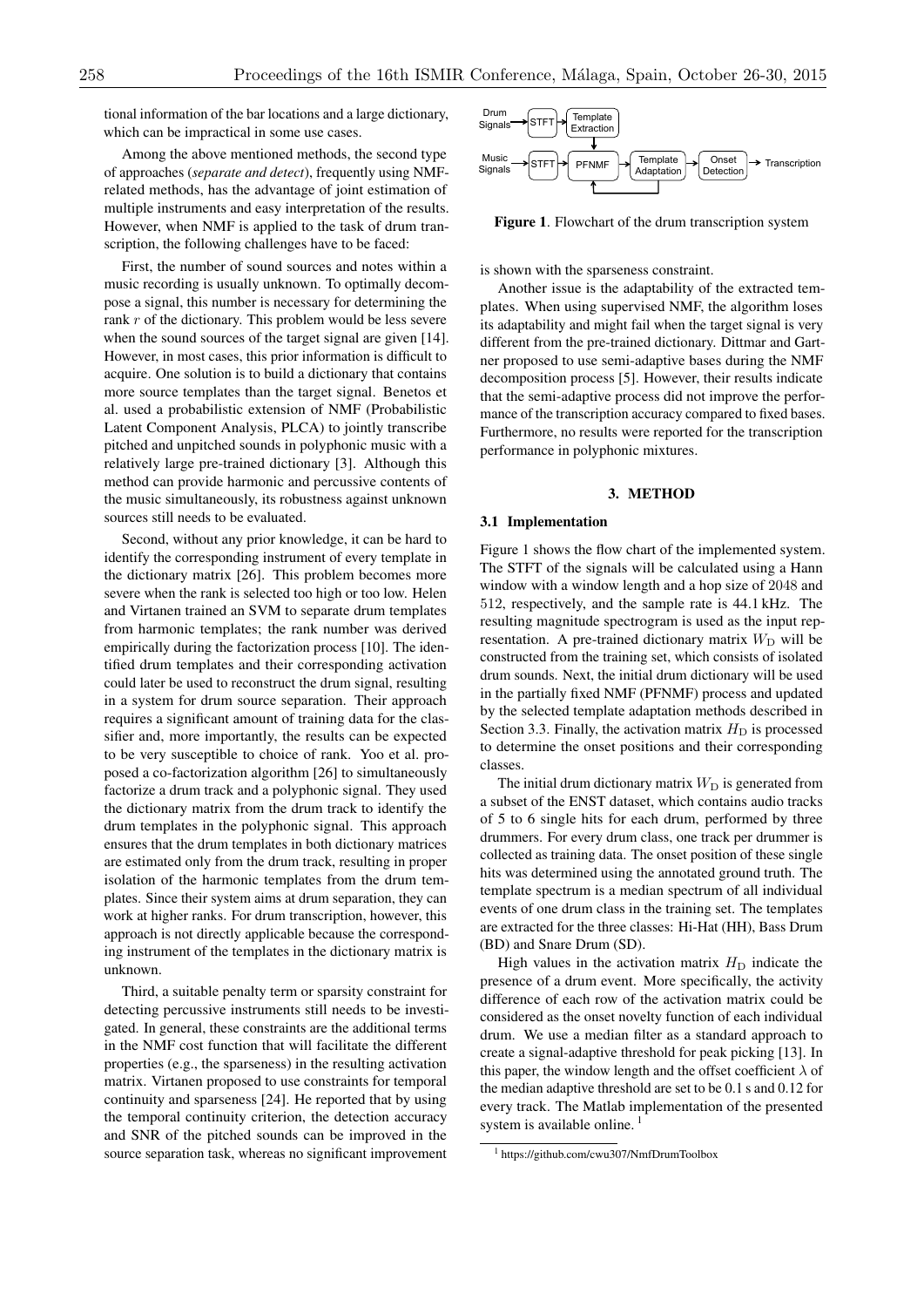

Figure 2. Illustration of the factorization process. *W*: dictionary matrix,  $H$ : activation matrix; Subscript  $_D$ : drum, subscript  $_H$ : harmonic components. A is the weighting matrix.

# 3.2 Algorithm Description

The basic concept of NMF can be expressed as  $V \approx WH$ with non-negativity constraints, in which *V* is a  $m \times n$ matrix, *W* is a  $m \times r$  dictionary matrix, and *H* is a  $r \times n$ activation matrix, with *r* being the rank of the NMF decomposition. In most audio applications, *V* is the spectrogram with *m* frequency bins and *n* frames, *W* contains the magnitude spectra of the salient components, and *H* indicates the activation of these components with respect to time [20]. The matrices *W* and *H* are estimated through an iterative process that minimizes a distance measure between the target spectrogram *V* and its approximation [12].

In this paper, we propose a signal adaptive method to transcribe drum events in polyphonic signals. The idea of using NMF with prior knowledge of the target source within the mixture has been applied to source separation tasks [21] and multipitch analysis [18]. The method described here is based on similar ideas but with different emphasis: (i) we focus on a real world scenario in which users only have limited amount of training samples that are slightly different from the target source, (ii) we propose to use a small dictionary matrix which is both efficient and easily interpretable, and (iii) the proposed method is able to adapt to different content in the polyphonic mixtures.

PFNMF [25] is a method inspired by [26] for drum transcription task. Figure 2 visualizes the concept: the matrices *W* and *H* are split into the matrices  $W_D$  and  $W_H$ , and  $H_D$ and  $H<sub>H</sub>$ , respectively. Instead of using co-factorization, the algorithm initializes the matrix  $W_D$  with drum templates and does not modify it during the factorization process. The matrices  $W_H$ ,  $H_H$ , and  $H_D$  are initialized randomly. The rank  $r_D$  of  $W_D$  and  $H_D$  depends on the number of templates (i.e., instruments) provided, and the rank  $r<sub>H</sub>$  can be arbitrarily chosen. The total rank  $r = r_D + r_H$ . A is a  $r \times r$  diagonal weighting matrix, which contains weighting coefficients for every template to balance the drum and harmonic dictionaries in the NMF cost function (as discussed in Section 4.3.1). In our experiment, the coefficients are set to be  $\alpha = (r_D + r_H)/r_D$  for each drum template and  $\beta = r_H/(r_D + r_H)$  for each harmonic template. This setting is to increase the weighting of drum templates and slightly decrease the weighting of harmonic templates as  $r_H$  becomes larger. When  $r_H = 0$ , the algorithm reduces to the original NMF.

The distance measure used is KL-divergence, in which  $D_{\text{KL}}(x \mid y) = x \cdot \log(x/y) + (y - x)$ . The NMF cost function as shown in Eq. (1) is minimized by applying gradient decent and multiplicative update rules.

$$
J = D_{\text{KL}}(V \mid \alpha W_{\text{D}} H_{\text{D}} + \beta W_{\text{H}} H_{\text{H}})
$$
 (1)

The matrices  $W_H$ ,  $H_H$ , and  $H_D$  will be updated according to Eqs.  $(2)–(4)$ :

$$
H_{\rm D} \quad \leftarrow \quad H_{\rm D} \frac{W_{\rm D}^T (V/(\alpha W_{\rm D} H_{\rm D} + \beta W_{\rm H} H_{\rm H}))}{W_{\rm D}^T} \tag{2}
$$

$$
W_{\rm H} \leftarrow W_{\rm H} \frac{(V/(\alpha W_{\rm D} H_{\rm D} + \beta W_{\rm H} H_{\rm H}))H_{\rm H}^T}{H_{\rm H}^T} \quad (3)
$$

$$
H_{\rm H} \leftarrow H_{\rm H} \frac{W_{\rm H}^T (V/(\alpha W_{\rm D} H_{\rm D} + \beta W_{\rm H} H_{\rm H}))}{W_{\rm H}^T} \tag{4}
$$

To summarize, the presented method before template adaptation consists of the following steps:

- 1. Construct a  $m \times r_D$  dictionary matrix  $W_D$ , with  $r_D$ being the number of drum components to be detected.
- 2. Given a pre-defined rank  $r_{\text{H}}$ , initialize a  $m \times r_{\text{H}}$ matrix  $W_H$ , a  $r_D \times n$  matrix  $H_D$  and a  $r_H \times n$  matrix  $H<sub>H</sub>$ .
- 3. Normalize  $W_D$  and  $W_H$ .
- 4. Update  $H_D$ ,  $W_H$ , and  $H_H$  using Eqs. (2)–(4).
- 5. Calculate the cost of the current iteration using Eq. (1).
- 6. Repeat step 3 to step 5 until convergence.

The time positions of the drum events can then be extracted by applying a simple onset detection on the rows of matrix  $H_D$ .

## 3.3 Template Adaptation

Previous approaches to include template adaptation in drum transcription process can be found in [5, 29]. These approaches usually start with seed templates and gradually adapt them to the optimal templates. In this paper, we propose two methods for template adaptation with PFNMF. Both methods have the same criterion to stop iterating when the error between two consecutive iterations changes by less than 0*.*1% or the number of iterations exceeds 20. However, the adaptation process typically converges after 5–10 iterations.

# *3.3.1 Method 1: Complementary Update*

In the first method (referred to as AM1), the drum dictionary  $W_D$  is updated based on the cross-correlation between the activations  $H<sub>H</sub>$  and of each individual drum in  $H<sub>D</sub>$ . PFNMF starts by randomly initializing a  $W_H$  with rank  $r_H$ . Although  $W_H$  tends to adapt to the harmonic content, it may still contain entries that belong to percussive instruments due to a mismatch between the initialized drum templates and the target sources. This will result in cross-talk (simultaneous activation) between  $H<sub>H</sub>$  and  $H<sub>D</sub>$  and generate a less pronounced activation. However, these harmonic templates may also provide complementary information to the original drum templates. To identify these entries, the normalized cross-correlation between  $H<sub>H</sub>$  and  $H<sub>D</sub>$  for each individual drum is computed using Eq. (5)

$$
\rho_{x,y} = \frac{\sum_{j=1}^{n} x(j) \cdot y(j)}{\|x\|_2 \cdot \|y\|_2},\tag{5}
$$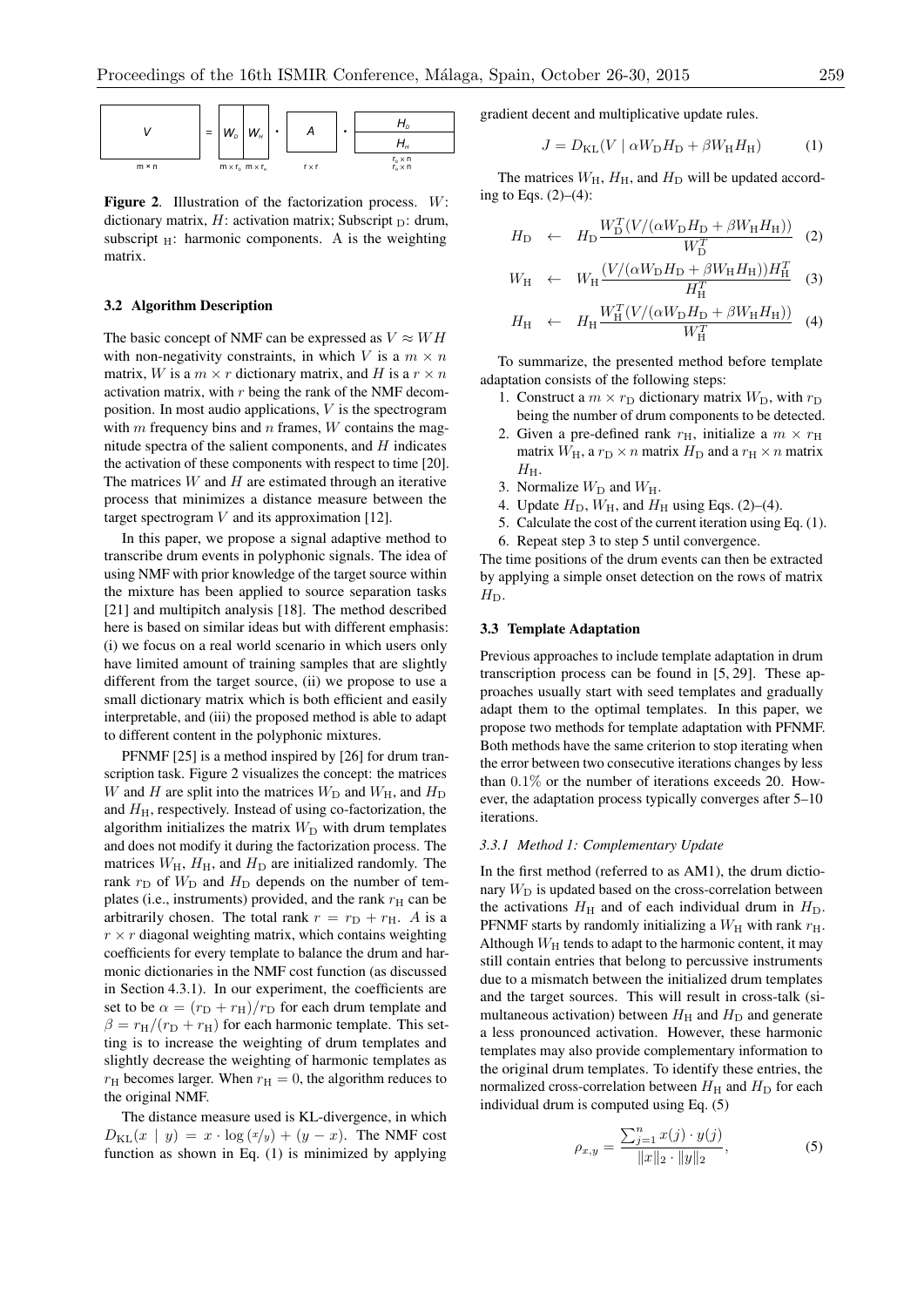where *x* and *y* represent different activation vectors, and *n* is the number of samples in the activation vectors. A threshold  $\rho_{thres}$  is defined for identification of related entries, and the drum template  $W_D$  can be updated using Eq. (6), where  $W_{\text{H}}^{(i)}$  (*i* = 1, ..., *S*) are the entries with their corresponding  $\rho_{x,y}$  higher than  $\rho_{thres}$ , and *S* is the number of the selected entries. Since a low  $\rho_{thres}$  can introduce too much adaptation and vice versa, a  $\rho_{thres} = 0.5$  is chosen heuristically. The amount of adaptation also depends on the coefficient  $\gamma = \frac{1}{2^k}$ , which decreases as iteration number *k* increases.

$$
W'_{\mathcal{D}} = (1 - \gamma)W_{\mathcal{D}} + \gamma \frac{1}{S} \sum_{i=1}^{S} \left( \rho^{(i)} W_{\mathcal{H}}^{(i)} \right)
$$
 (6)

# *3.3.2 Method 2: Alternate Update*

In the second method (referred to as AM2), the drum template  $W_D$  is adapted by alternatively fixing  $W_D$  and  $H_D$ during the decomposition process. The adaptation process starts by fixing  $W_D$ , and PFNMF will try to fit the best activation  $H<sub>D</sub>$  to approximate the drum part in the music. Once  $H<sub>D</sub>$  is determined, a new iteration of PFNMF can be started by fixing  $H_D$  and allow  $W_D$ ,  $W_H$  and  $H_H$  to update. This constraint will guide the algorithm to fit better drum templates based on the detected activation  $H<sub>D</sub>$ . The update rule for  $W_D$  is shown in Eq. (7).

$$
W_{\rm D} \leftarrow W_{\rm D} \frac{(V/(\alpha W_{\rm D} H_{\rm D} + \beta W_{\rm H} H_{\rm H}))H_{\rm D}^T}{H_{\rm D}^T} \tag{7}
$$

#### 4. EVALUATION

#### 4.1 Dataset Description

The experiments have been conducted on two different datasets. The first one is the *minus one* subset from the ENST drum dataset [8]. This dataset consists of recordings from three different drummers performing on their own drum kits. The set for each drummer contains individual hits, short phrases of drum beats, drum solos, and short excerpts played with accompaniments. The minus one subset has 64 tracks of polyphonic music, and the sampling rate of every track is 44.1 kHz. Each track in this subset has a length of approximately 70 s with varying style. More specifically, the subset contains various drum playing techniques such as ghost notes, flam, and drag; these techniques are considered difficult to identify with existing drum transcription systems [9]. The accompaniments are mixed with their corresponding drum tracks using a scaling factor of 1/3 and 2/3 in order to reproduce the evaluation settings as used in [16].

The second dataset, used for cross-dataset validation, is IDMT-SMT-Drums [5]. This dataset consists of 95 drum loop recordings from three drum kits (RealDrum, Wave-Drum and TechnoDrum). The sampling rate of every track is 44.1 kHz, and the total duration of the dataset is approximately two hours. This dataset also contains isolated drum hits for training. However, in our experiments, the isolated sounds are not used.

# 4.2 Evaluation Procedure

We evaluate the proposed system for both monophonic (drum only) and polyphonic mixtures. The same set of audio tracks is used with and without accompaniments. A three-fold cross-validation is applied to the evaluation process. Single drum hits collected from two drummers are used to train the system, and complete mixtures from the third drummer are used to test the system. The process repeats three times to test every drummer in the dataset. This process is the same as described in [16], and the purpose is to prevent the system from seeing the test data. Note that the training data used in the system are single drum hits, and the number of onsets is significantly fewer than the test data. Typically, the training data only consists of 10 to 12 single hits for each drum class. This is similar to the real-world use case, where the users may have access only to a limited number of training samples.

The evaluation metrics follow the standard calculation of the precision (P), recall (R), and F-measure (F). To be consistent with [9], an onset is considered to be a match with the ground truth if the time deviation in between is less or equal to 50 ms. It should be noted that some authors use more restrictive settings, compare e.g. the 30 ms as used in [16].

#### 4.3 Evaluation Results

## *4.3.1 Rank Independence*

In an initial test to determine the rank  $r<sub>H</sub>$  of the PFNMF,  $r_{\rm H} = 5, 10, 20, 40, 80, 160$  have been tested in polyphonic signals with and without a weighting matrix. As shown in Figure 3, a general trend of decreasing performance can be observed when  $r_H > 5$  without a weighting matrix. With a weighting matrix, however, the performance slightly increases for both HH and SD, and slightly decreases for BD as the  $r<sub>H</sub>$  increases. The results demonstrate the robustness of the proposed system against the rank selection when a weighting matrix is introduced.

By increasing the rank  $r_{\rm H}$ , a larger  $W_{\rm H}$  will be initialized to better adapt to the target signal, however, this unbalanced increase in templates would also decrease the weight of the drum templates in the optimization process, thus reducing the impact of the percussive templates on the NMF cost function. This effect is reduced by the weighting matrix A which balances the weights between drum and harmonic templates.

### *4.3.2 Threshold Selection*

The transcription results can be obtained after applying onset detection on each drum activation (see Section 3.1). However, the performance varies according to the selection of the signal-adaptive threshold. To evaluate the influence of different thresholds, the average F-measure of all drums with different offset coefficient  $\lambda$  on IDMT-SMT-Drums dataset is shown in Figure 4. A general trend of parabolic curve can be observed. This is in agreement with the findings of Dittmar et al. [5]. One major difference is that in most regions of the curve, both AM1 and AM2 outperform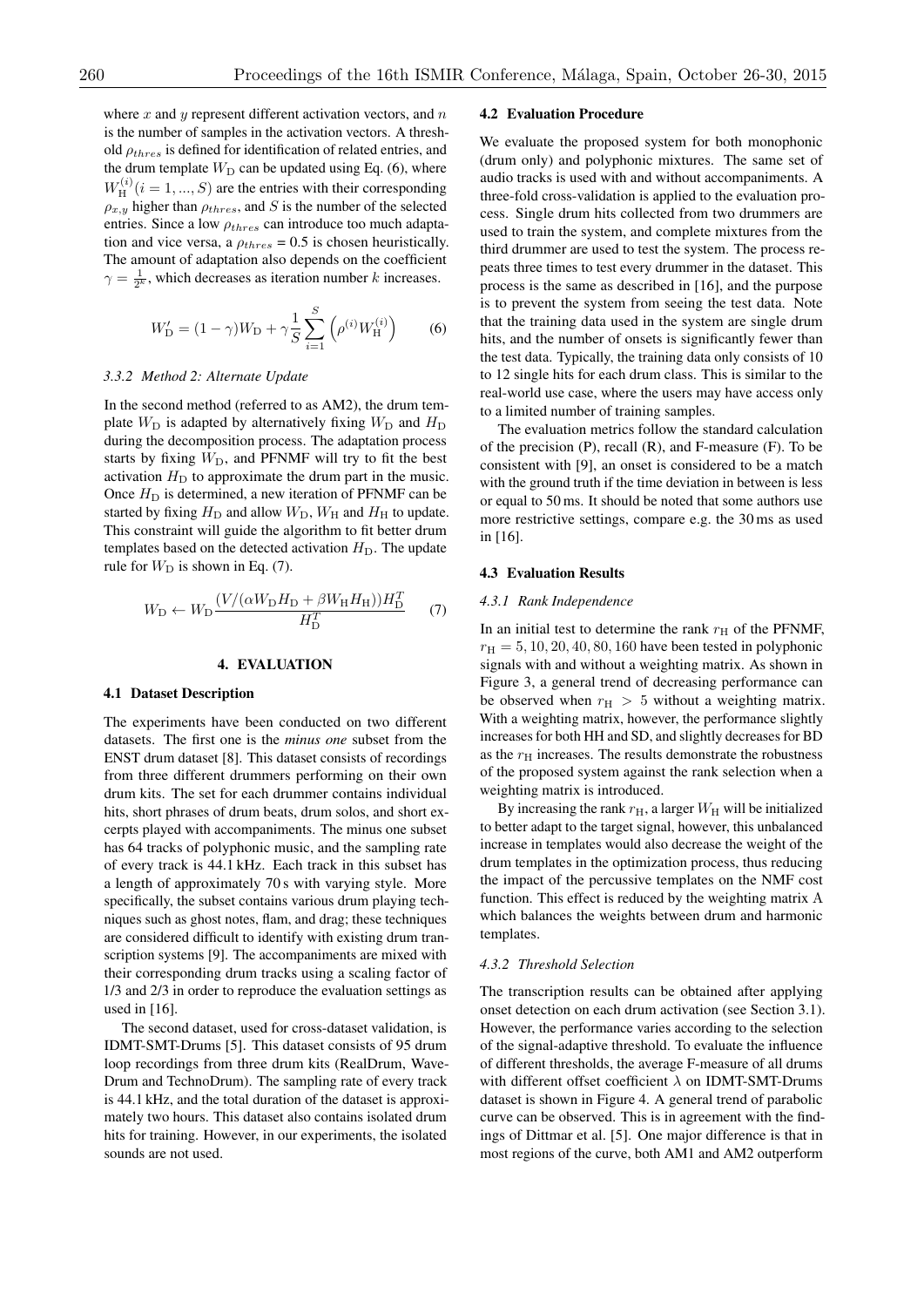

**Figure 3.** Average F-measure versus harmonic rank  $r<sub>H</sub>$  in (Top) without weighting matrix (Bottom) with weighting matrix



Figure 4. Evaluation results for IDMT-SMT-Drums dataset using (a) PFNMF (Solid circle) (b) AM1 (Dash diamond)(c) AM2 (Dotted square)

PFNMF. This verifies that template adaptation process does help the algorithm in the case of the unknown sounds (templates and the test signals are from two different datasets). The overall performance is slightly lower than [5] due to the mismatch in templates and target signals. However, the Fmeasures of AM1 can reach 74*.*0%, 93*.*2% and 73*.*4% for HH, BD, SD, respectively, which indicates the applicability of the proposed method across datasets.

# *4.3.3 Results*

Table 1 shows the evaluation results on ENST drum dataset *minus one* subset *without accompaniments*. For comparison, we also list the results of Gillet et al. [9] and Paulus et al. [16]. All the compared methods use the same dataset with identical mixing settings (1/3 for accompaniments and 2/3 for drum tracks). Since the target signals contain only drum sounds, the rank  $r_H$  can be small. In this experiment,  $r<sub>H</sub>$  is set to 10 for absorbing drum sounds other than HH, BD and SD. The results show that our proposed method is able to transcribe drum events with an average F-measure of 77*.*9% using AM2. This result is higher than the 73*.*8% reported in [9], and at the same level as reported in [16].

Table 2 shows the evaluation results on ENST drum dataset *minus one* subset *with accompaniments*. The compared methods are the same as described above. Since the target signals contain both percussive and harmonic parts,  $r<sub>H</sub>$  is set to 50. The results show that our proposed method achieves an average F-measure = 72*.*2% using AM2, which is higher than 67*.*8% [9] and at a similar range as the 72*.*7%, reported in [16].

In general, our methods outperform [9] for all instruments except the snare drum. The possible reason is that many of the playing technique variations are applied to the snare (e.g., ghost note, rim shot, with/without snare on), and a single snare drum template cannot cover all the possibilities even with template adaptation. In the polyphonic dataset, our proposed methods perform better on BD and SD but slightly worse on HH compared to the HMM based method [16]. Since Paulus et al. [16] trained and tested their system using the same ENST dataset, the music played by all three drummers is highly correlated because of the same accompaniments used. This may lead to a tendency of overfitting the transition probability in this dataset. For all the methods, the performances drop from the monophonic to the polyphonic dataset, especially for BD and SD. This is an unsurprising trend. The less prominent decrease for HH might be due to the fact that the typical frequency range of HH is more separated from other instruments than BD and SD, thus is more robust against the presence of tonal sounds. In the case of template adaptation, a general trend of increase in precision and decrease in recall can be observed. One explanation is that once a better representation of the drum templates is found, the system might become more selective, leading toward a reduction in both false positives and true positives.

AM1 seems to perform better than AM2 on BD in both monophonic and polyphonic dataset. One possible explanation is that bass drum usually appears on the downbeats, which tends to have higher correlation with other entries in harmonic activation matrix. This means BD has a higher chance of being adapted to better templates using AM1. AM2 uses a more generalized adaptation process and performs better on HH and SD. However, it is more computationally demanding since it adapts the templates constantly, whereas AM1 only adapts when the correlation is above the threshold. To sum up, both template adaptation methods perform at the similar level, and the best fit of either method for specific types of music still needs to be investigated.

# 5. CONCLUSION

We have presented a drum transcription system for both monophonic and polyphonic music using partially fixed NMF with template adaptation. The system is robust against rank changes, and the evaluation results show that the two presented template adaptation methods improve the precision of the system, leading toward better performance. The proposed method is able to achieve average F-measures of 77.9% and 72.2% in monophonic and polyphonic music respectively for detecting 3 classes of drums.

The presented method has the following advantages: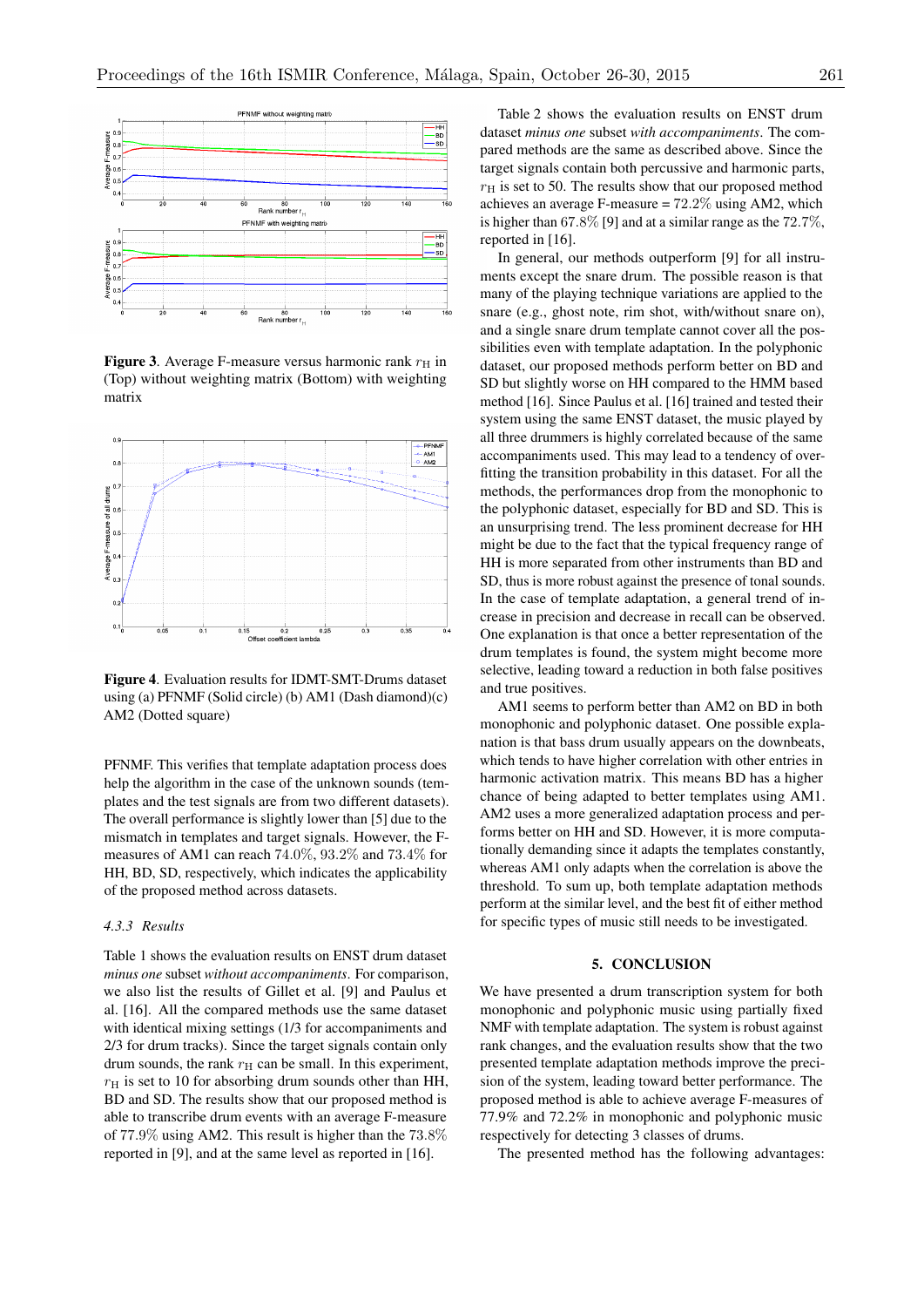| Method             | Metric | HH    | BD    | SD    | Mean  |
|--------------------|--------|-------|-------|-------|-------|
| <b>PFNMF</b>       | D      | 0.918 | 0.886 | 0.825 | 0.876 |
|                    | R      | 0.705 | 0.938 | 0.453 | 0.698 |
|                    |        | 0.797 | 0.911 | 0.585 | 0.764 |
| AM1                | D      | 0.909 | 0.955 | 0.837 | 0.900 |
|                    | R      | 0.682 | 0.927 | 0.473 | 0.694 |
|                    | F      | 0.779 | 0.940 | 0.604 | 0.774 |
| AM2                | P      | 0.928 | 0.914 | 0.854 | 0.898 |
|                    | R      | 0.703 | 0.927 | 0.483 | 0.704 |
|                    | F      | 0.799 | 0.920 | 0.617 | 0.779 |
| Gillet et al. [9]  | D      | 0.736 | 0.798 | 0.710 | 0.748 |
|                    | R      | 0.865 | 0.700 | 0.642 | 0.735 |
|                    |        | 0.795 | 0.745 | 0.674 | 0.738 |
| Paulus et al. [16] | Þ      | 0.838 | 0.941 | 0.750 | 0.806 |
|                    | R      | 0.849 | 0.921 | 0.567 | 0.843 |
|                    |        | 0.843 | 0.930 | 0.645 | 0.779 |
|                    |        |       |       |       |       |

Table 1. Evaluation results for ENST drum dataset *minus one* subset without accompaniments

| Method             | Metric | HH    | <b>BD</b> | <b>SD</b> | Mean  |
|--------------------|--------|-------|-----------|-----------|-------|
| <b>PFNMF</b>       | D      | 0.902 | 0.714     | 0.684     | 0.766 |
|                    | R      | 0.706 | 0.862     | 0.464     | 0.677 |
|                    |        | 0.792 | 0.781     | 0.552     | 0.708 |
| AM1                | P      | 0.904 | 0.781     | 0.758     | 0.814 |
|                    | R      | 0.679 | 0.856     | 0.45      | 0.661 |
|                    |        | 0.775 | 0.816     | 0.564     | 0.719 |
| AM2                | D      | 0.908 | 0.774     | 0.726     | 0.802 |
|                    | R      | 0.694 | 0.855     | 0.466     | 0.671 |
|                    |        | 0.786 | 0.812     | 0.567     | 0.722 |
| Gillet et al. [9]  | D      | 0.702 | 0.744     | 0.619     | 0.688 |
|                    | R      | 0.818 | 0.653     | 0.552     | 0.674 |
|                    |        | 0.755 | 0.695     | 0.583     | 0.678 |
| Paulus et al. [16] | P      | 0.847 | 0.802     | 0.663     | 0.770 |
|                    | R      | 0.826 | 0.815     | 0.453     | 0.698 |
|                    |        | 0.836 | 0.808     | 0.538     | 0.727 |

Table 2. Evaluation results for ENST drum dataset *minus one* subset with accompaniments

First, the system only requires a few training samples for template extraction, and these templates can adapt toward the target sources gradually. This makes the system more applicably to the real world use case. Second, adjustment of the parameter  $r<sub>H</sub>$  allows the algorithm to work with polyphonic music, and the use of a weighting matrix prevents the performance from dropping as  $r<sub>H</sub>$  increases. Third, the cross-dataset evaluation results indicate a robustness against template mismatches, possibly allowing the application in situations with minimum prior knowledge. Last but not least, the evaluation results indicate that the F-measure of the proposed methods is at the same level as state-of-the art systems with a lower model complexity.

Possible directions for future work include the automatic estimation of  $r<sub>H</sub>$  for any given signal using a probabilistic approach similar to [19]; this might be a solution for the system to optimally select the rank. Furthermore, a more detailed analysis of playing techniques might be necessary toward a more complete drum transcription system. Finally, different penalty terms for the NMF cost function, such as sparsity, temporal continuity [24], or rank  $r<sub>H</sub>$  might be taken into account for better adjustment of the current method.

# 6. REFERENCES

[1] David S Alves, Jouni Paulus, and José Fonseca. Drum transcription from multichannel recordings with nonnegative matrix factorization. In *Proc. of the European*

*Signal Processing Conference (EUSIPCO)*, Glasgow, 2009.

- [2] Emmanouil Benetos, Simon Dixon, Dimitrios Giannoulis, Holger Kirchhoff, and Anssi Klapuri. Automatic music transcription: Challenges and future directions. *Journal of Intelligent Information Systems*, 41(3):407– 434, December 2013.
- [3] Emmanouil Benetos, Sebastian Ewert, and Tillman Weyde. Automatic transcription of pitched and unpitched sounds from polyphonic music. In *Proc. of the International Conference on Acoustics Speech and Signal Processing (ICASSP)*, 2014.
- [4] Christian Dittmar. Drum detection from polyphonic audio via detailed analysis of the time frequency domain. In *Proc. of the Music Information Retrieval Evaluation eXchange (MIREX)*, 2005.
- [5] Christian Dittmar and Daniel Gärtner. Real-time Transcription and Separation of Drum Recording Based on NMF Decomposition. In *Proc. of the International Conference on Digital Audio Effects (DAFX)*, pages 1–8, 2014.
- [6] Derry FitzGerald, Bob Lawlor, and Eugene Coyle. Drum transcription in the presence of pitched instruments using prior subspace analysis. In *Proc. of the*